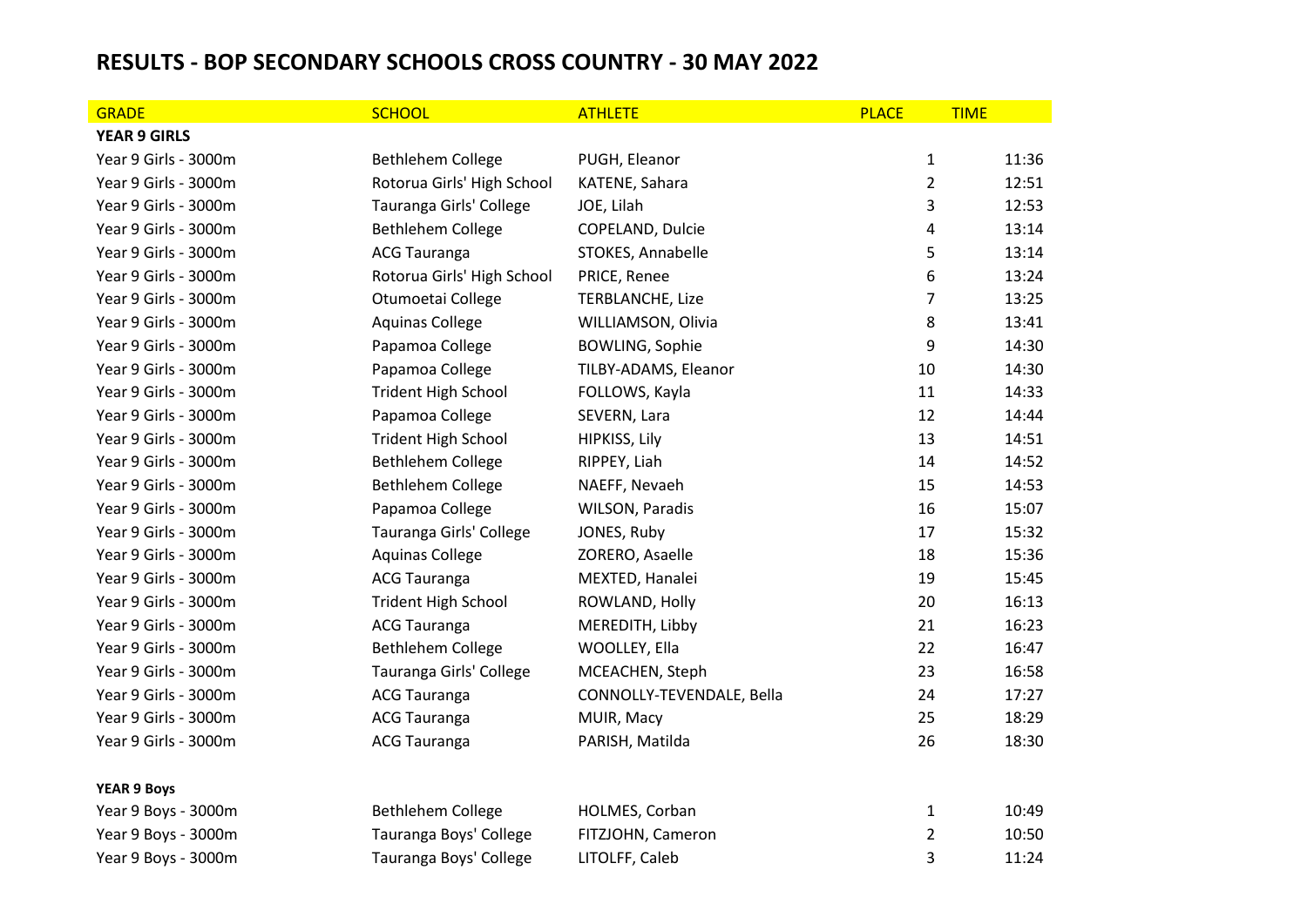| Year 9 Boys - 3000m | <b>Trident High School</b> | JONES, Sean                   | 4              | 11:26 |
|---------------------|----------------------------|-------------------------------|----------------|-------|
| Year 9 Boys - 3000m | <b>Aquinas College</b>     | TUSTIN, Luke                  | 5              | 11:35 |
| Year 9 Boys - 3000m | <b>Aquinas College</b>     | MATUKU, Rhys                  | 6              | 11:49 |
| Year 9 Boys - 3000m | <b>Aquinas College</b>     | GILBERT, Lenny                | $\overline{7}$ | 11:53 |
| Year 9 Boys - 3000m | <b>Aquinas College</b>     | PRINCE, James                 | 8              | 11:57 |
| Year 9 Boys - 3000m | Tauranga Boys' College     | LUCAS, Ashton                 | 9              | 12:03 |
| Year 9 Boys - 3000m | Otumoetai College          | WEBB, Edward                  | 10             | 12:10 |
| Year 9 Boys - 3000m | <b>Aquinas College</b>     | DUNNE, Damien                 | 11             | 12:11 |
| Year 9 Boys - 3000m | Tauranga Boys' College     | FLETCHER, Shima               | 12             | 12:11 |
| Year 9 Boys - 3000m | <b>Trident High School</b> | ARUQUIPA-SOUTHERWOOD, Gabriel | 13             | 12:14 |
| Year 9 Boys - 3000m | Tauranga Boys' College     | <b>BARBACK, Daniel</b>        | 14             | 12:16 |
| Year 9 Boys - 3000m | Taupo Nui-a-tia College    | HILTON, Micah                 | 15             | 12:21 |
| Year 9 Boys - 3000m | Mt Maunganui College       | MCEWAN, Ryleigh               | 16             | 12:26 |
| Year 9 Boys - 3000m | Papamoa College            | THOMAS, Olly                  | 17             | 12:28 |
| Year 9 Boys - 3000m | Tauranga Boys' College     | WOOSTER, Dane                 | 18             | 12:36 |
| Year 9 Boys - 3000m | Papamoa College            | DRAGOVICH, Rocco              | 19             | 12:39 |
| Year 9 Boys - 3000m | Rotorua                    | THOMAS, Tawa                  | 20             | 12:40 |
| Year 9 Boys - 3000m | Tauranga Boys' College     | DOHNT, Luca                   | 21             | 12:50 |
| Year 9 Boys - 3000m | Taupo Nui-a-tia College    | <b>BARNETT, Oliver</b>        | 22             | 13:09 |
| Year 9 Boys - 3000m | Bethlehem College          | KIDD, Joshua                  | 23             | 13:26 |
| Year 9 Boys - 3000m | Bethlehem College          | BLANDFORD, Leighton           | 24             | 13:29 |
| Year 9 Boys - 3000m | Papamoa College            | ADKINS, Samuel                | 25             | 13:34 |
| Year 9 Boys - 3000m | Bethlehem College          | TOMLINSON, Jack               | 26             | 13:42 |
| Year 9 Boys - 3000m | Rotorua                    | BOCKMAN, Anaha                | 27             | 14:14 |
| Year 9 Boys - 3000m | Tauranga Boys' College     | ROBERTON, Heston              | 28             | 14:18 |
| Year 9 Boys - 3000m | Taupo Nui-a-tia College    | STADDON, Riley                | 29             | 14:40 |
| Year 9 Boys - 3000m | Rotorua                    | RUHI, Arys                    | 30             | 14:43 |
| Year 9 Boys - 3000m | <b>Trident High School</b> | EVANS, Freddy                 | 31             | 15:08 |
| Year 9 Boys - 3000m | Whakatane High School      | MCPHERSON, Hamish             | 32             | 15:09 |
| Year 9 Boys - 3000m | <b>Trident High School</b> | <b>BOWERS, Darcy</b>          | 33             | 15:10 |
| Year 9 Boys - 3000m | Tauranga Boys' College     | SINGH, Yashil                 | 34             | 17:56 |
| Year 9 Boys - 3000m | <b>Trident High School</b> | <b>BULLEN, Cole</b>           | 35             | 22:34 |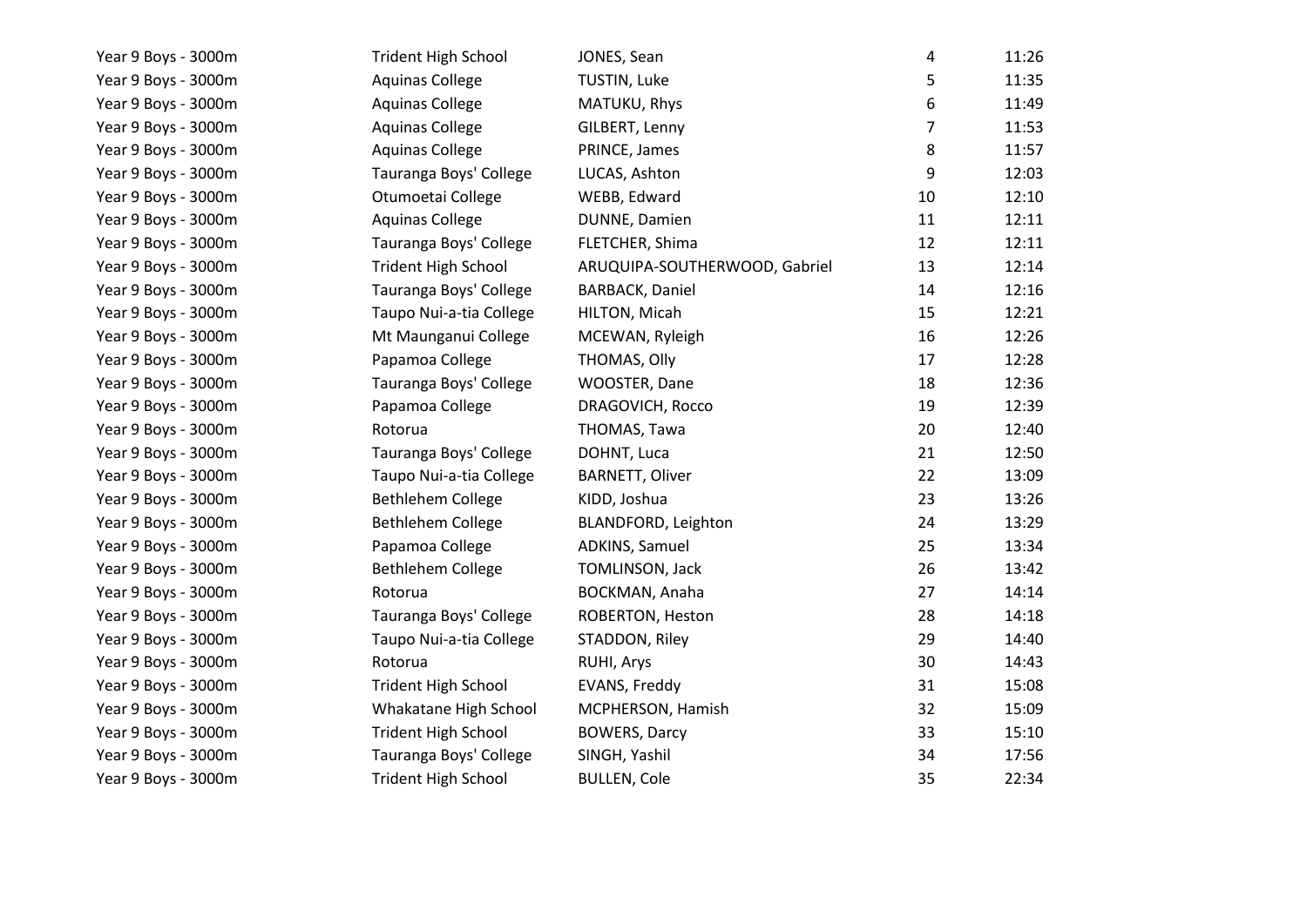| <b>JUNIOR GIRLS</b>  |                            |                       |                |       |
|----------------------|----------------------------|-----------------------|----------------|-------|
| Junior Girls - 3000m | Otumoetai College          | DUNCAN, Grace         | 1              | 12:07 |
| Junior Girls - 3000m | Tauranga Girls' College    | POUTAWERA, Maia       | $\overline{2}$ | 12:23 |
| Junior Girls - 3000m | Mt Maunganui College       | FRITCHLEY, Sage       | 3              | 12:47 |
| Junior Girls - 3000m | Bethlehem College          | BIRCHAM, Isla         | 4              | 13:10 |
| Junior Girls - 3000m | Otumoetai College          | GARRETT, Sophie       | 5              | 13:11 |
| Junior Girls - 3000m | Taupo Nui-a-tia College    | KILMISTER, Leah       | 6              | 13:31 |
| Junior Girls - 3000m | Whakatane High School      | GILES, Zoe            | 7              | 13:38 |
| Junior Girls - 3000m | Tauranga Girls' College    | RICKARD, Paige        | 8              | 13:41 |
| Junior Girls - 3000m | Papamoa College            | PLANK, Poppy          | 9              | 13:42 |
| Junior Girls - 3000m | Tauranga Girls' College    | PILBROW, Jess         | 10             | 14:15 |
| Junior Girls - 3000m | Papamoa College            | <b>BRICKELL, Eden</b> | 11             | 14:28 |
| Junior Girls - 3000m | <b>Aquinas College</b>     | HUTCHESSON, Sahara    | 12             | 14:39 |
| Junior Girls - 3000m | Taupo Nui-a-tia College    | MILNE, Alex           | 13             | 14:40 |
| Junior Girls - 3000m | <b>Bethlehem College</b>   | KETU, Mikaela         | 14             | 15:02 |
| Junior Girls - 3000m | <b>Trident High School</b> | COLLOMBET, Lilly      | 15             | 15:42 |
| Junior Girls - 3000m | Te Puke High School        | <b>DELAERE, Jules</b> | 16             | 15:55 |
| Junior Girls - 3000m | Tauranga Girls' College    | VARLEY, Lillia        | 17             | 16:07 |
| Junior Girls - 3000m | Papamoa College            | FORT, Rhea            | 18             | 16:13 |
| Junior Girls - 3000m | <b>Aquinas College</b>     | BLACK, Kaitlyn        | 19             | 16:15 |
| Junior Girls - 3000m | Opotiki College            | MUNRO, Taliah         | 20             | 22:54 |
| Junior Girls - 3000m | Opotiki College            | EDWARDS-RAE, Taylor   | 21             | 22:54 |
| Unknown grade        | Tauranga Girls' College    | THOMPSON,             | 46             | 14:15 |
| Unknown grade        | Mount Maunganui College    | LOADER, Rachael       | 65             | 15:16 |
| <b>JUNIOR BOYS</b>   |                            |                       |                |       |
| Junior Boys - 4000m  | Tauranga Boys' College     | WYLLIE, George        | $\mathbf{1}$   | 13:54 |
| Junior Boys - 4000m  | <b>Trident High School</b> | CHRISTIE, Oliver      | $\overline{2}$ | 15:29 |
| Junior Boys - 4000m  | Tauranga Boys' College     | CATTO, James          | 3              | 15:48 |
| Junior Boys - 4000m  | <b>ACG Tauranga</b>        | GOOD, Liam            | 4              | 15:48 |
| Junior Boys - 4000m  | <b>Trident High School</b> | CHRISTIE, Xavier      | 5              | 16:25 |
| Junior Boys - 4000m  | Tauranga Boys' College     | COSFORD, Sam          | 6              | 16:40 |
| Junior Boys - 4000m  | <b>ACG Tauranga</b>        | YOUNG, Harrison       | 7              | 16:48 |
| Junior Boys - 4000m  | Tauranga Boys' College     | COLEY, Sam            | 8              | 16:52 |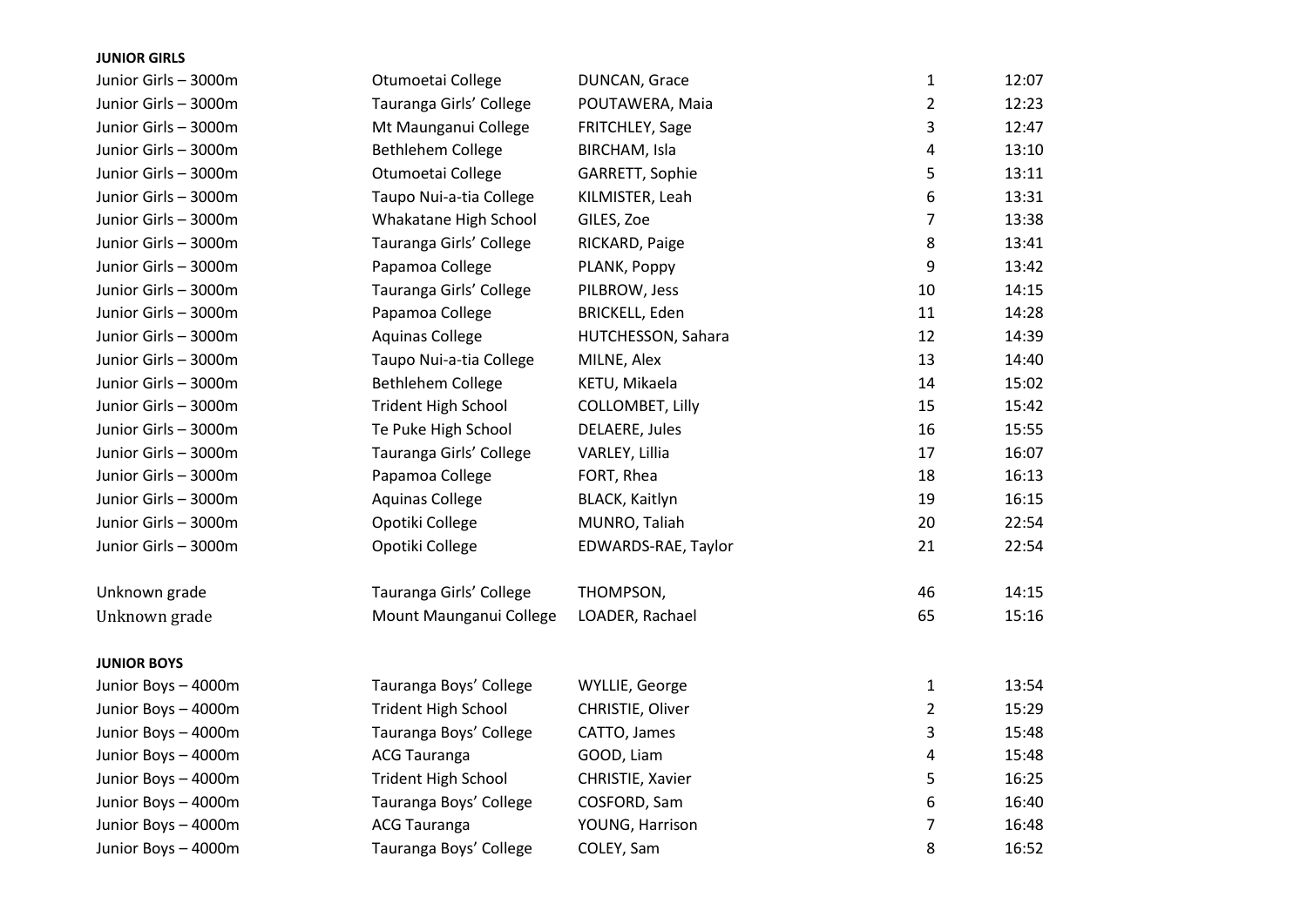| Junior Boys - 4000m  | Whakatane High School     | PEAT, Ben               | 9              | 17:02    |
|----------------------|---------------------------|-------------------------|----------------|----------|
| Junior Boys - 4000m  | Bethlehem College         | TAYLOR, Aaron           | 10             | 17:02    |
| Junior Boys - 4000m  | Bethlehem College         | NORISH, Ethan           | 11             | 17:05    |
| Junior Boys - 4000m  | Otumoetai College         | CAIRNS, Louis           | 12             | 17:30    |
| Junior Boys - 4000m  | Whakatane High School     | JULIAN, Jai             | 13             | 17:38    |
| Junior Boys - 4000m  | Papamoa College           | CABUSAO, Jamie          | 14             | 17:53    |
| Junior Boys - 4000m  | Tauranga Boys' College    | ROBERTON, Bryn          | 15             | 18:33    |
| Junior Boys - 4000m  | Whakatane High School     | JONES, Finn             | 16             | 18:36    |
| Junior Boys - 4000m  | Whakatane High School     | <b>BROADMORE, Cole</b>  | 17             | 18:37    |
| Junior Boys - 4000m  | Papamoa College           | HUDSON, Joel            | 18             | 18:54    |
| Junior Boys - 4000m  | Taupo Nui-a-tia College   | DONALDSON, Tawhai       | 19             | 19:12    |
| Junior Boys - 4000m  | Papamoa College           | TRACEY, Jayden          | 20             | 20:35    |
| Junior Boys - 4000m  | Tauranga Boys' College    | WILLIAMS-HARRIS, Dakota | 21             | 23:02    |
| Junior Boys - 4000m  | Whakatane High School     | GARBIN, Hyuri           | 22             | 33:07:00 |
|                      |                           |                         |                |          |
| <b>SENIOR GIRLS</b>  |                           |                         |                |          |
| Senior Girls - 4000m | Mt Maunganui College      | JOHNSON, Lulu           | $\mathbf{1}$   | 15:32    |
| Senior Girls - 4000m | Otumoetai College         | HEIJNEN, Charo          | $\overline{2}$ | 17:00    |
| Senior Girls - 4000m | Papamoa College           | TILBY-ADAMS, Olivia     | 3              | 17:51    |
| Senior Girls - 4000m | Otumoetai College         | RAWLINSON, Alex         | 4              | 18:34    |
| Senior Girls - 4000m | Tauranga Girls' College   | MORTIMER, Naomi         | 5              | 18:55    |
| Senior Girls - 4000m | Mt Maunganui College      | MCEWEN, Talitha         | 6              | 19:16    |
| Senior Girls - 4000m | Tauranga Girls' College   | ALLEN, Tiarna           | $\overline{7}$ | 19:27    |
| Senior Girls - 4000m | Rotorua Lakes High School | CROMBIE, Anja           | 8              | 19:52    |
| Senior Girls - 4000m | Whakatane High School     | MELVILLE, Kithmini      | 9              | 20:55    |
| Senior Girls - 4000m | Bethlehem College         | PERRETT, Georgia        | 10             | 21:31    |
| Senior Girls - 4000m | Tauranga Girls' College   | <b>CUMMINGS, Sarah</b>  | 11             | 21:45    |
| Senior Girls - 4000m | Rotorua Lakes High School | CONRADIE, Incke         | 12             | 22:20    |
| Senior Girls - 4000m | Bethlehem College         | ADLER, Grace            | 13             | 23:49    |
|                      |                           |                         |                |          |
| Unknown grade        | Tauranga Girls' College   | THOMPSON,               | 46             | 14:15    |
| Unknown grade        | Mount Maunganui College   | LOADER, Rachael         | 65             | 15:16    |
|                      |                           |                         |                |          |